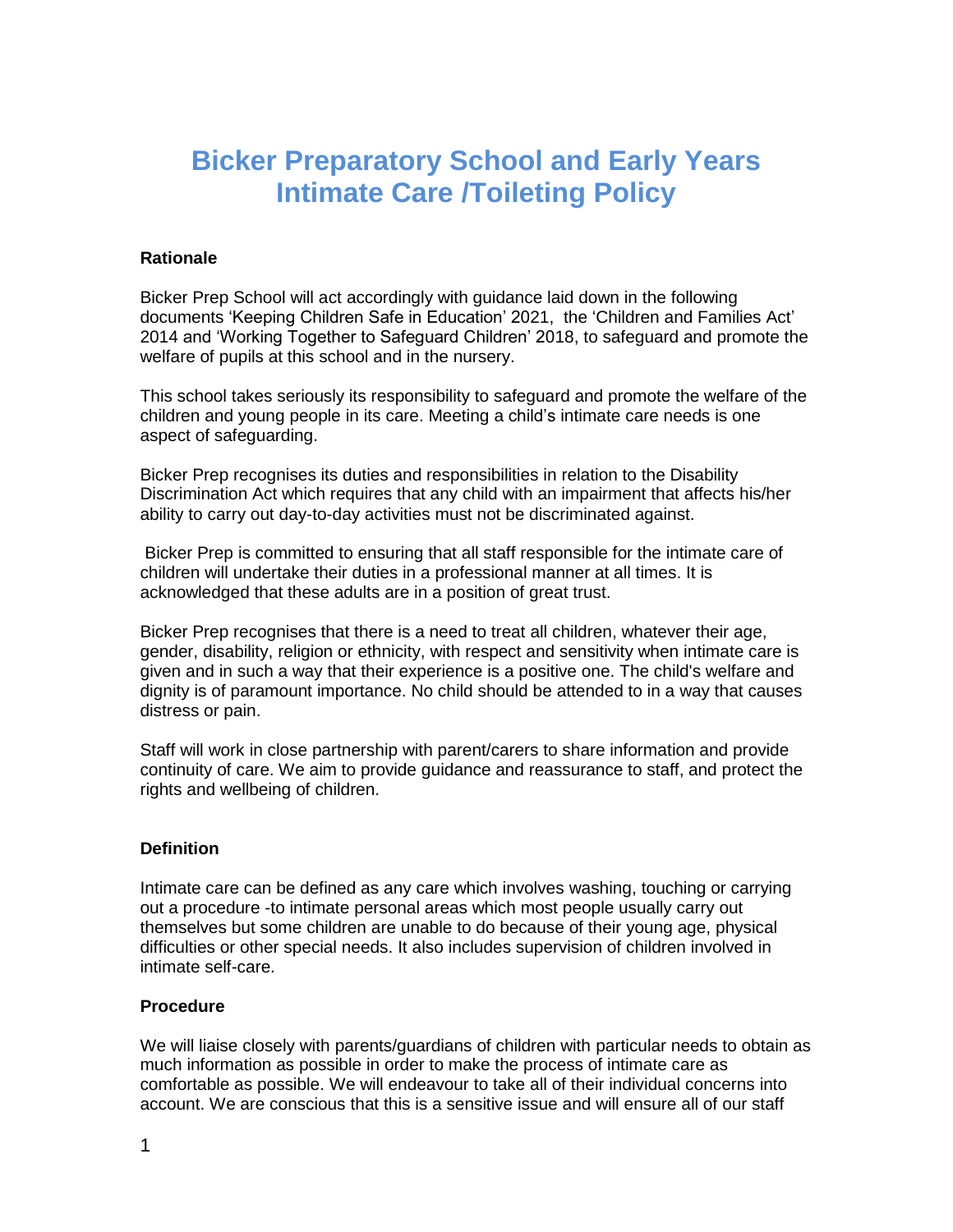are aware of our confidentiality policy. We believe that information on intimate care should only be communicated by sealed letter, personal contact or telephone between parents/guardians and the member of staff concerned.

We will ensure that all staff are familiar with the normal precautions for avoiding infection and that they are aware of expected standards of hygiene and procedure.

We will encourage our staff to take part in any appropriate training whether that be internal or external training, and we will provide supervision and induction of all staff.

There is careful communication with each child who needs help with intimate care in line with their preferred means of communication (verbal, symbolic, etc.) to discuss their needs and preferences. Where the child is of an appropriate age and level of understanding permission should be sought before starting an intimate procedure.

School aged children who require regular assistance with intimate care have written Additional Support Plans (ASP) or care plans agreed by staff, parents/carers and any other professionals actively involved, such as school nurses or physiotherapists. These plans include a full risk assessment to address issues such as moving and handling, personal safety of the child and the carer. Any historical concerns (such as past abuse) should be noted and taken into account. (NB More information regarding care plans and risk assessments for children with complex medical needs can be found in 'Including Me: Managing Complex Health Needs in Schools and Early Settings' by Jeanne Carlin, published by the Council for Disabled Children and DfES, 2005)

Where a care plan or ASP is not in place, parents/carers will be informed the same day if their child has needed help with meeting intimate care needs (eg: has had an 'accident' and soiled him/herself). It is recommended practice that information on intimate care should be treated as confidential and communicated in person, by telephone or by sealed letter.

Every child's right to privacy will be respected. Careful consideration will be given to each child's situation to determine how many carers might need to be present when a child needs help with intimate care. Adults who assist children one-to-one must be employees of the school and be DBS checked at the appropriate level. We will ensure privacy appropriate to the child's age and situation when carrying out intimate care.

We will allow the child to care for themselves as far as they are able to, and encourage our staff to promote appropriate use of toilets and associated skills.

We will be aware of and responsive to the child's reactions, and provide reassurance whenever this is required.

It is not normally practical from the point of view of staffing resources, for there to be two members of staff involved in intimate care of one child, and also this will not assist the privacy of the child. We will, wherever possible though, advise our staff to inform another member of staff when they are going to undertake intimate care of a child and to ensure doors are left open / another member of staff within earshot, to protect staff whilst maintaining privacy for the child. We will also ensure that all of our staff are aware of our Safeguarding and child protection policy.